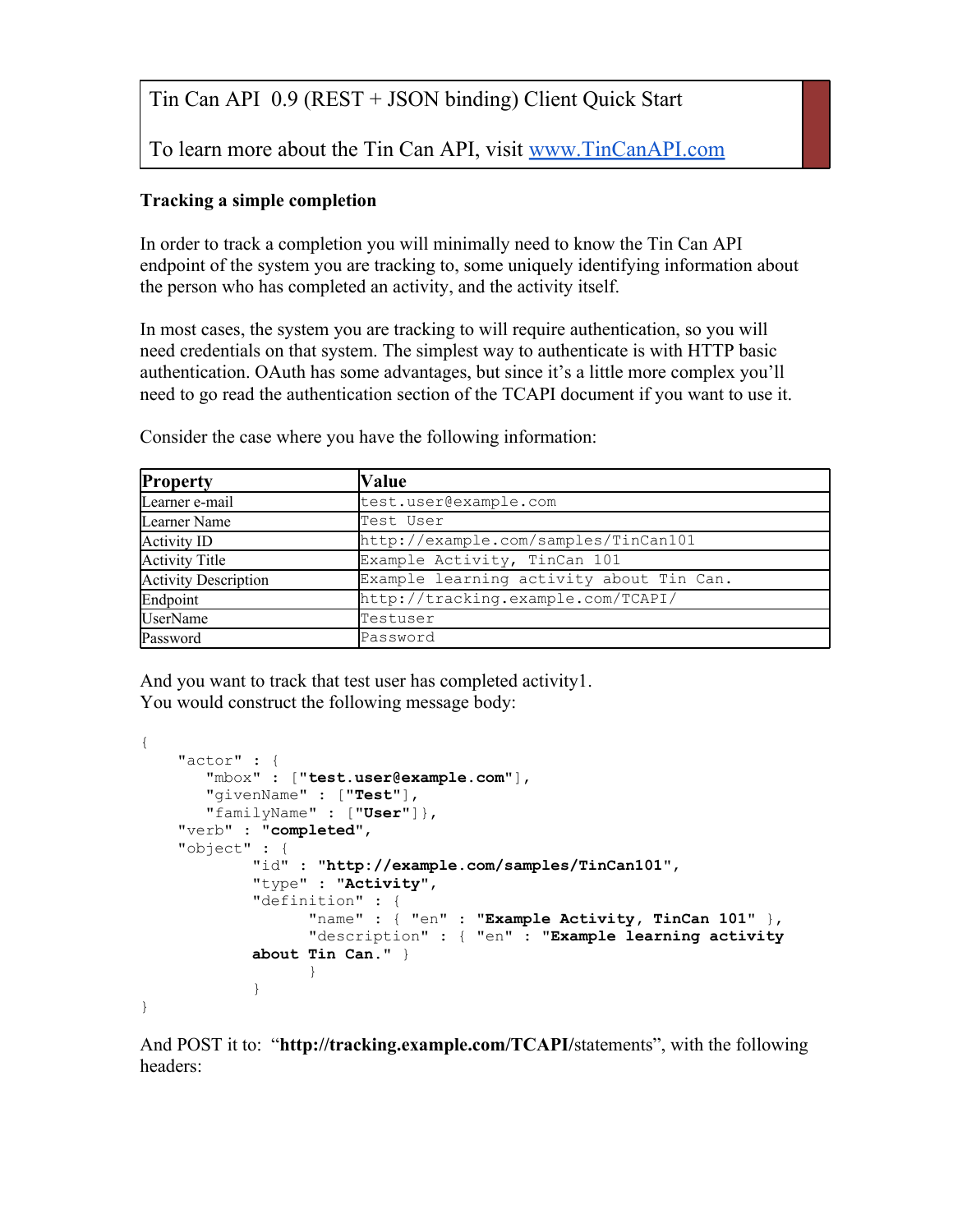To learn more about the Tin Can API, visit [www.TinCanAPI.com](http://www.tincanapi.com)

| <b>Header</b> | Value                    |
|---------------|--------------------------|
| content-type  | application/ison         |
| authorization | dGVzdHVzZXI6cGFzc3dvcmQ= |

Note: the authorization header is generated by BASE64("username:password") , see [HTTP](https://secure.wikimedia.org/wikipedia/en/wiki/Basic_access_authentication) [basic](https://secure.wikimedia.org/wikipedia/en/wiki/Basic_access_authentication) [authentication](https://secure.wikimedia.org/wikipedia/en/wiki/Basic_access_authentication) for details. The "en:" in the name and description fields is the language code for English. If giving the name and description in another language, use the [appropriate](http://tools.ietf.org/html/rfc5646) [code.](http://tools.ietf.org/html/rfc5646)

**\_\_\_\_\_\_\_\_\_\_\_\_\_\_\_\_\_\_\_\_\_\_\_\_\_\_\_\_\_\_\_\_\_\_\_\_\_\_\_\_\_\_\_\_\_\_\_\_\_\_\_\_\_\_\_\_\_\_\_\_\_\_\_\_\_\_\_\_\_\_\_\_**

That's It! Next, we'll look at tracking a few more details…

### **Tracking a Score**

Suppose the statement you are sending represents a successful completion, with a score of 95%. This can be represented by adding the result section to the message, and the result section would look like this:

```
"result" : {
          "score" : \{ "scaled" : .95},
          "success" : true,
          "completion" : true
}
```
Note that this is another way to state "completed". If you are using the completed verb, you would not have to mention completion here. However, stating completion in the results allows you to use another verb, like "performed" and still report completion. The TinCanAPI document contains the full list of verbs.

**\_\_\_\_\_\_\_\_\_\_\_\_\_\_\_\_\_\_\_\_\_\_\_\_\_\_\_\_\_\_\_\_\_\_\_\_\_\_\_\_\_\_\_\_\_\_\_\_\_\_\_\_\_\_\_\_\_\_\_\_\_\_\_\_\_\_\_\_\_\_\_\_**

### **Tracking a result of Pass or Fail**

Completion doesn't provide any indication of success – to indicate whether Test User successfully completed Tin Can 101, the verb "passed" or "failed" can be substituted for "completed". Note that using passed or failed removes the need to specify success or completion in the results section, so going back to the "Tracking a Score" example, this results section could be represented by using the "passed" verb and only including the score, if desired. Mainly the verbs "completed, passed, or failed" are useful as shorthand when the results section is otherwise not needed.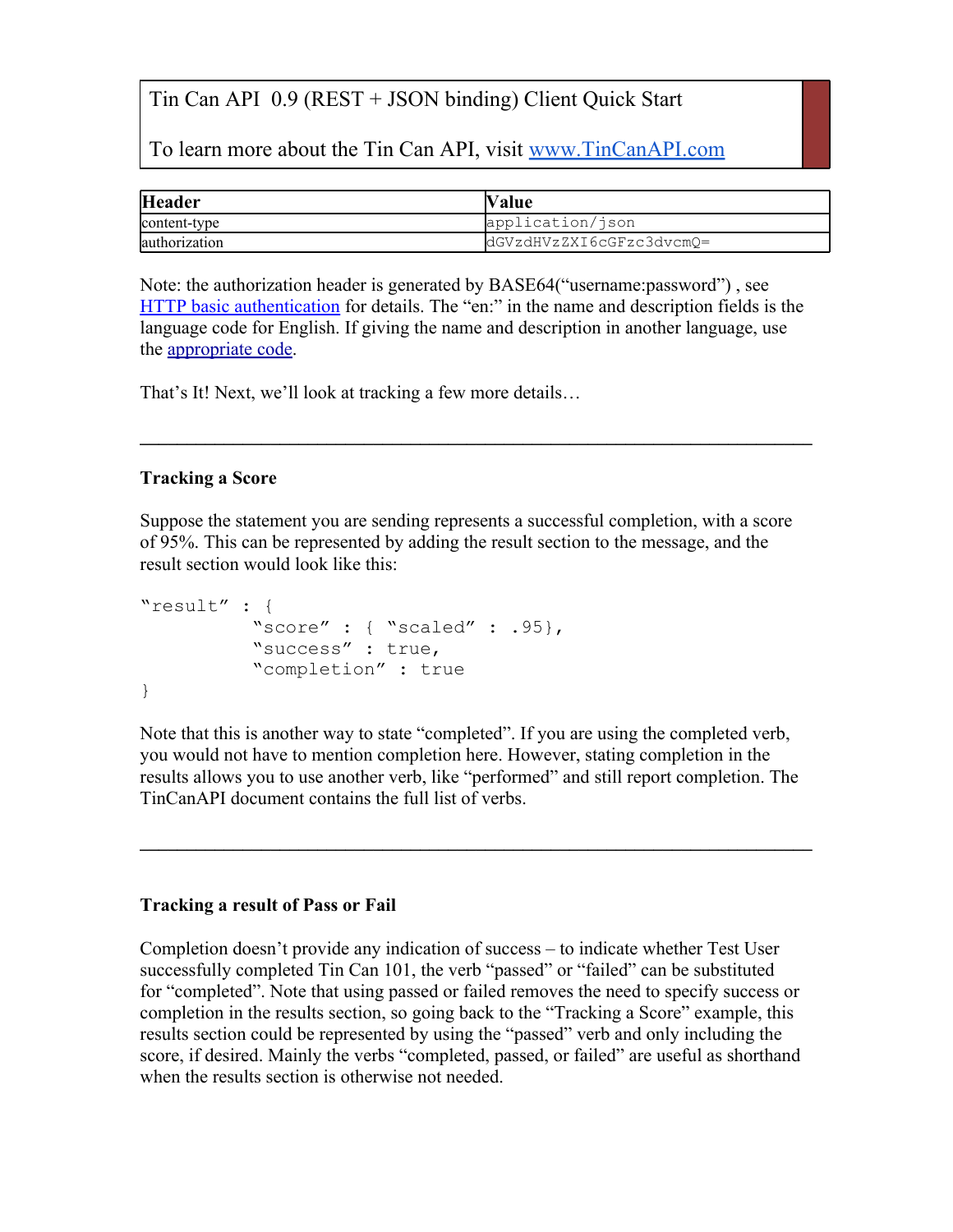To learn more about the Tin Can API, visit [www.TinCanAPI.com](http://www.tincanapi.com)

### **Tracking a Question**

Suppose as part of this learning experience Test User answered the question "Project Tin Can's focus is: a) content packaging, b) run-time communication, c) metadata, or d) sequencing?", and Test User answers "b" (which is correct).

**\_\_\_\_\_\_\_\_\_\_\_\_\_\_\_\_\_\_\_\_\_\_\_\_\_\_\_\_\_\_\_\_\_\_\_\_\_\_\_\_\_\_\_\_\_\_\_\_\_\_\_\_\_\_\_\_\_\_\_\_\_\_\_\_\_\_\_\_\_\_\_\_**

This can be reported in the following statement:

```
{
     "actor" : { "mbox" : ["test.user@example.com"]},
     "verb" : "answered",
     "object" : {
            "id" : "http://example.com/samples/TinCan101/Question1",
            "type" : "Activity",
            "definition" : {
                   "type" : "question", 
                   "description" : { "en" : " Project Tin Can's focus 
            is: a) content packaging, b) run-time communication, c) 
            metadata, or d) sequencing?" }
                  }
            },
     "result" : {
            "response" : "b",
            "success" : "true"
      },
     "context" : {
           "contextActivities" {
               "parent" : {"id" : "http://example.com/samples/
TinCan101" } 
           }
      }
}
```
#### **Launch**

What if you want to have the tracking system provide launch information, like in SCORM? For web based content, or for any learning activity provider that can respond to an HTTP request, you can still do that. The tracking system will need to be configured to launch your activity.

**\_\_\_\_\_\_\_\_\_\_\_\_\_\_\_\_\_\_\_\_\_\_\_\_\_\_\_\_\_\_\_\_\_\_\_\_\_\_\_\_\_\_\_\_\_\_\_\_\_\_\_\_\_\_\_\_\_\_\_\_\_\_\_\_\_\_\_\_\_\_\_\_**

The tracking system will use a launch link like this: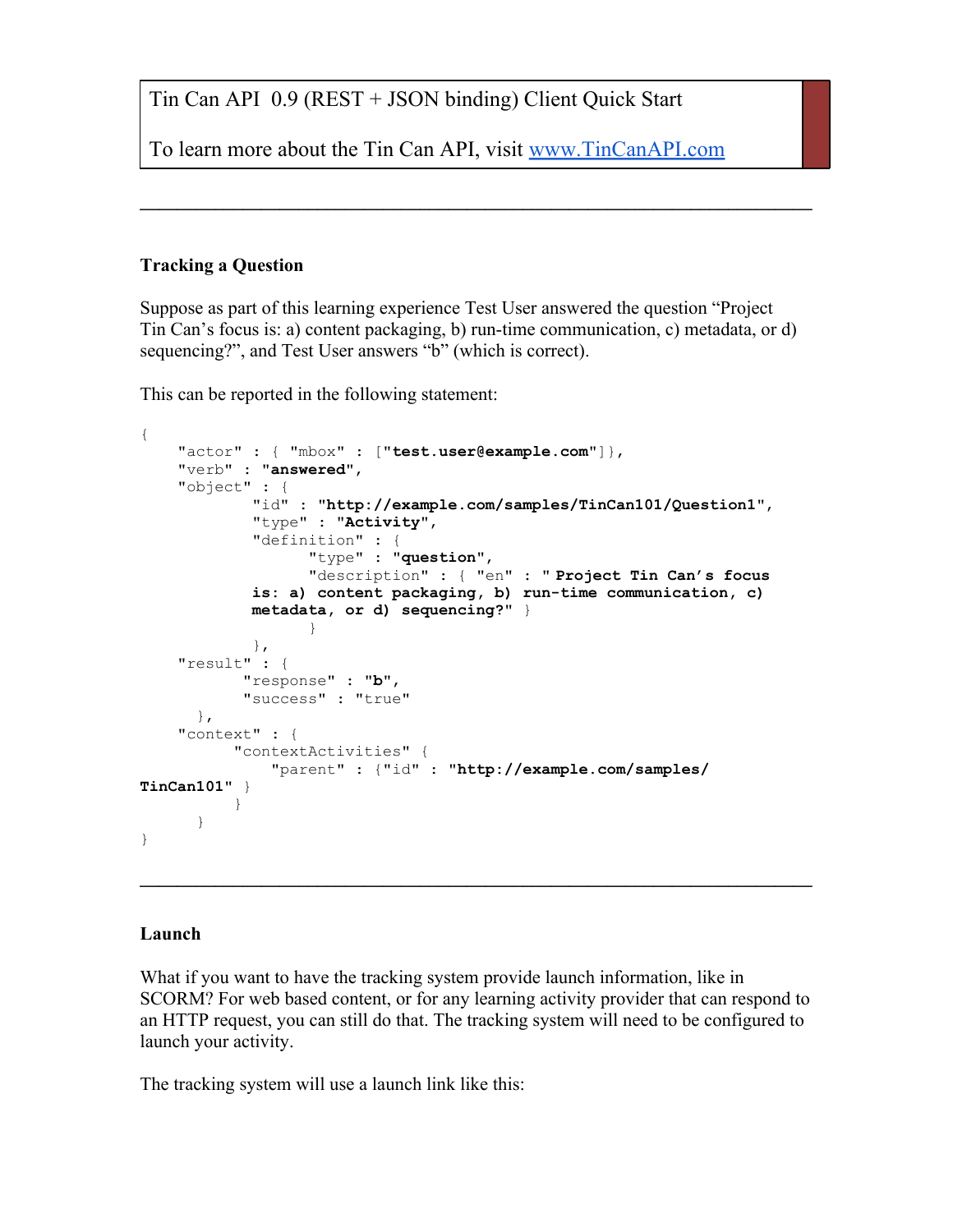To learn more about the Tin Can API, visit [www.TinCanAPI.com](http://www.tincanapi.com)

```
http://example.scorm.com/TCActivityProvider/
?endpoint= http://tracking.example.com/TCAPI/
&auth=OjFjMGY4NTYxNzUwOGI4YWY0NjFkNzU5MWUxMzE1ZGQ1
&actor={ "name" : ["Test User"], "mbox" : 
["mailto:test.user@example.com"] }
&registration="760e3480-ba55-4991-94b0-01820dbd23a2"
&activity_id=http://example.com/samples/TinCan101
&grouping=http://example.com/samples
```
The above link provides all the information you need to track using the TCAPI (except of course the actual results you want to track).

Note:

- The "auth" parameter is the actual authentication header value to use, not a usename or password.
- If the launch link contains any parameters not defined here, they must simply be passed back in any statements.
- If the launch link contains a "grouping" or "registration" parameter, it must be added to the context, as shown below.
- A single content/activity endpoint to be launched can track multiple activities. The specific activity to be launched will be specified in the "activity id" parameter.
- An actual link would have URI Parameter encoded parameters, and no line breaks.

So if you wanted to report that the specified person passed the specified activity, that statement would look like this:

```
{
     "actor" : {"mbox" : ["test.user@example.com"] },
 "verb" : "passed",
 "object" : "id" : "http://example.com/samples/TinCan101",
     "context" : {
        "registration" : "760e3480-ba55-4991-94b0-01820dbd23a2",
        "contextActivities" : {
            "grouping" : { "id" : "http://example.com/samples"}
        }
     }
}
```
Note that only identifying information about the actor and object are passed. It is not necessary (but it is allowed) to pass detailed information about actors or objects if the tracking system has or will get those details from another source. In this case, since the tracking system provided the details about these objects in the launch link, we know it doesn't need the details repeated.